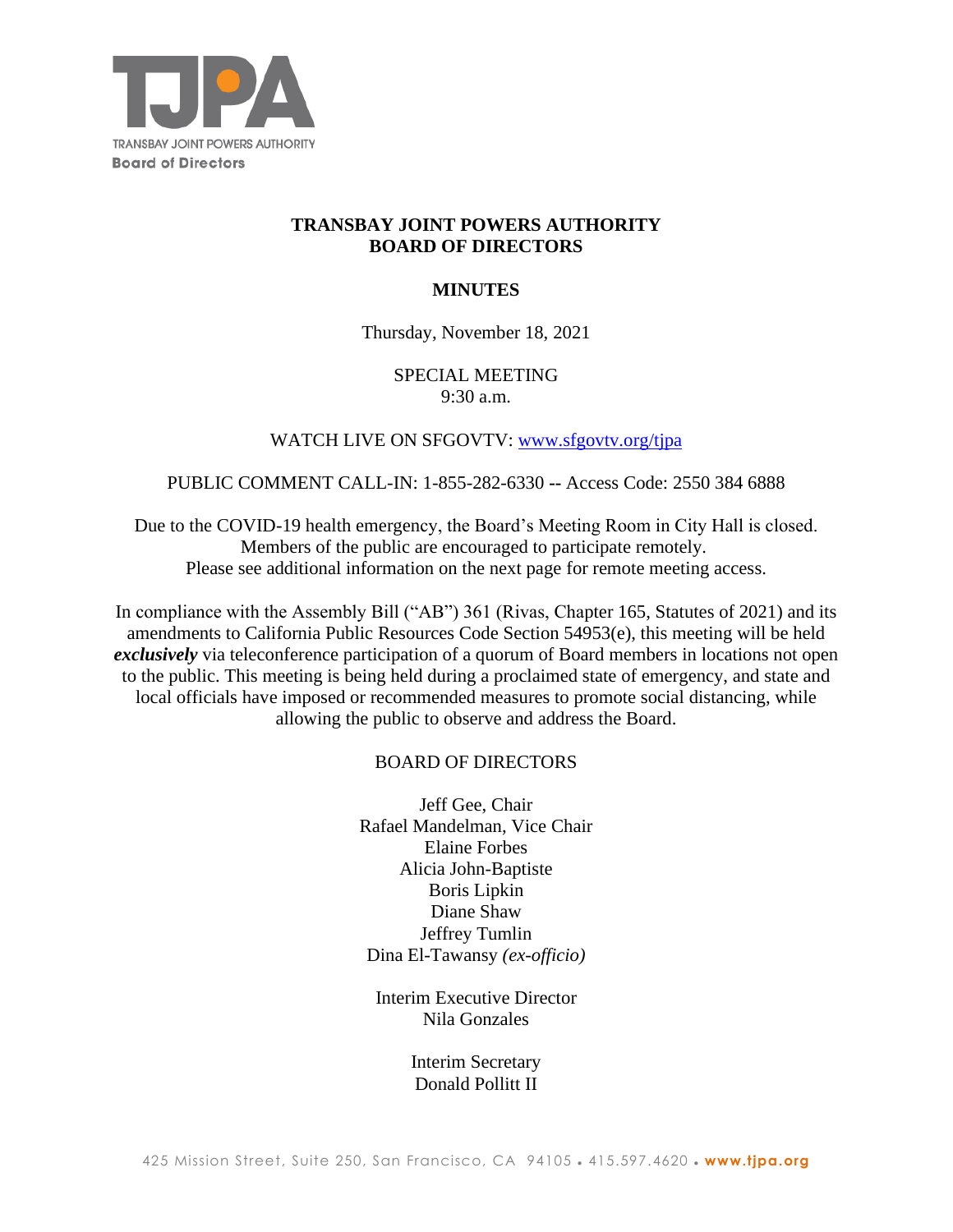### 9:30 – SPECIAL MEETING

#### ORDER OF BUSINESS

1. Call to Order

Chair Gee called the meeting to order at 9:31 a.m.

2. Roll Call

Interim Secretary Pollitt announced that Director Chang was joining as Vice Chair Mandelman's alternate.

Present: Tilly Chang Elaine Forbes *(joined during Item 5)* Boris Lipkin Diane Shaw Jeffrey Tumlin Jeff Gee

Absent: Dina El-Tawansy Alicia John-Baptiste Rafael Mandelman

3. Communications

Interim Secretary Pollitt provided instructions on the Public Call-in/Comment process.

Chair Gee stated he would be departing the Board meeting early and that Director Chang would preside over the meeting in his absence.

4. Board of Director's New and Old Business

None.

- 5. Executive Director's Report
	- Facility Operations Update
	- Security Operations Report

Interim Executive Director (ED) Gonzales reported on Congress' recent approval and President Biden's signing of the \$1.2 trillion Infrastructure Investment and Jobs Act, which provides a historic level of funding for infrastructure, including transportation. She explained that the funding provided in the infrastructure package will help advance the Downtown Rail Extension (DTX) project and noted that TJPA is evaluating its funding requests against the numerous upcoming competitive funding opportunities, with many of them available on an annual basis for the next five years. Interim ED Gonzales stated that the TJPA's federal advocates continue to monitor all funding opportunities for the Transbay Program and noted an update on potential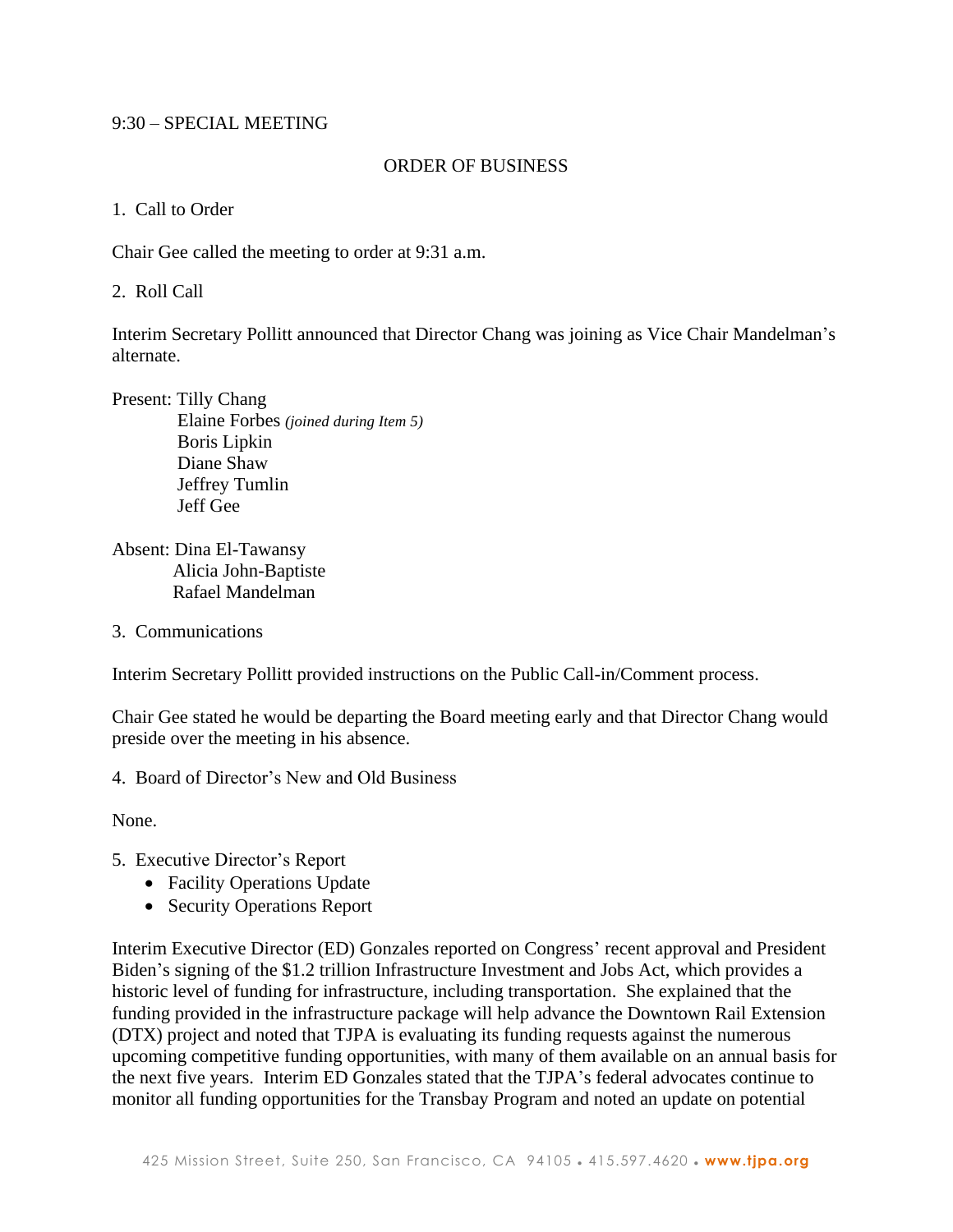funding opportunities will be provided at the December Board meeting. She also stated that the passage of the once-in-a-generation infrastructure investment could not have come at a better time for DTX as TJPA recently submitted a letter to the Federal Transit Administration (FTA) requesting entry into the Capital Investment Grants (CIG) New Starts pipeline, noting the package provides \$23 billion for FTA New Starts. Interim ED Gonzales further reported that TJPA is receiving a great deal of local support from Bay Area elected officials, Labor, and stakeholders for TJPA's grant application to the Consolidated Rail Infrastructure and Safety Improvements (CRISI) program which will be submitted to the Federal Railroad Administration before the end of November. In preparation for the State legislative session in January, the TJPA continues to collaborate with regional partners to advocate for additional DTX funding, which includes close coordination with the Metropolitan Transportation Commission (MTC), as the Bay Area develops its transportation budget strategy and asks. She further reported that the Community Facilities District (CFD) bonds closed on November 3 for \$30 million, which advances the DTX project. She also reported that MTC approved the remaining \$1.2 million of the \$3 million disbursement of American Rescue Plan Act formula funds which MTC apportioned to the TJPA to cover operation costs.

Interim ED Gonzales highlighted recent tours of the Transit Center conducted in October, which included board members of the Sacramento-based Local Government Commission, that consists of Mayors and Councilmembers located throughout the State, the San Francisco Building and Construction Trades Council, and Evan Reade, International Affairs Advisor for Lieutenant Governor, Eleni Kounalakis. She also highlighted recent DTX presentations to the Bay Area Council Transportation and the San Francisco County Transportation Authority Expenditure Plan Advisory committees and noted plans for additional presentations to continue to raise awareness and visibility for TJPA, the Transit Center and DTX project.

Interim ED Gonzales reported that the TJPA continues to track the City's response to COVID-19 and asks visitors to remain vigilant regarding masking in the Transit Center except when on the rooftop park. She further reported that TJPA continues to increase events and activities on the park and has seen an ongoing increase in visitors. She announced that the Recess Cart, filled with books and other amenities, has been brought back for visitors to enjoy. She highlighted a holiday lighting event to be held on November 30 and a special weekend of activities in the park in the middle of December.

Interim ED Gonzales stated that, in response to a request from Director Shaw at a prior Board meeting, TJPA Chief Security Officer Rodney Harris will present a Security Operations update, which will be provided quarterly.

Interim ED Gonzales concluded her report by highlighting the depth being created within the agency as the TJPA continues to grow and meet the demands of the Transit Center and impending delivery of the DTX project by recruiting new personnel in finance, facility operations, DTX and the Executive Director position. She reported that TJPA successfully hired Jen Norris as the new Facility Director who will start on December 1 and work alongside John Updike to ensure a smooth transition upon his impending retirement.

John Updike, TJPA Facility Director, presented the Facility Operations Update.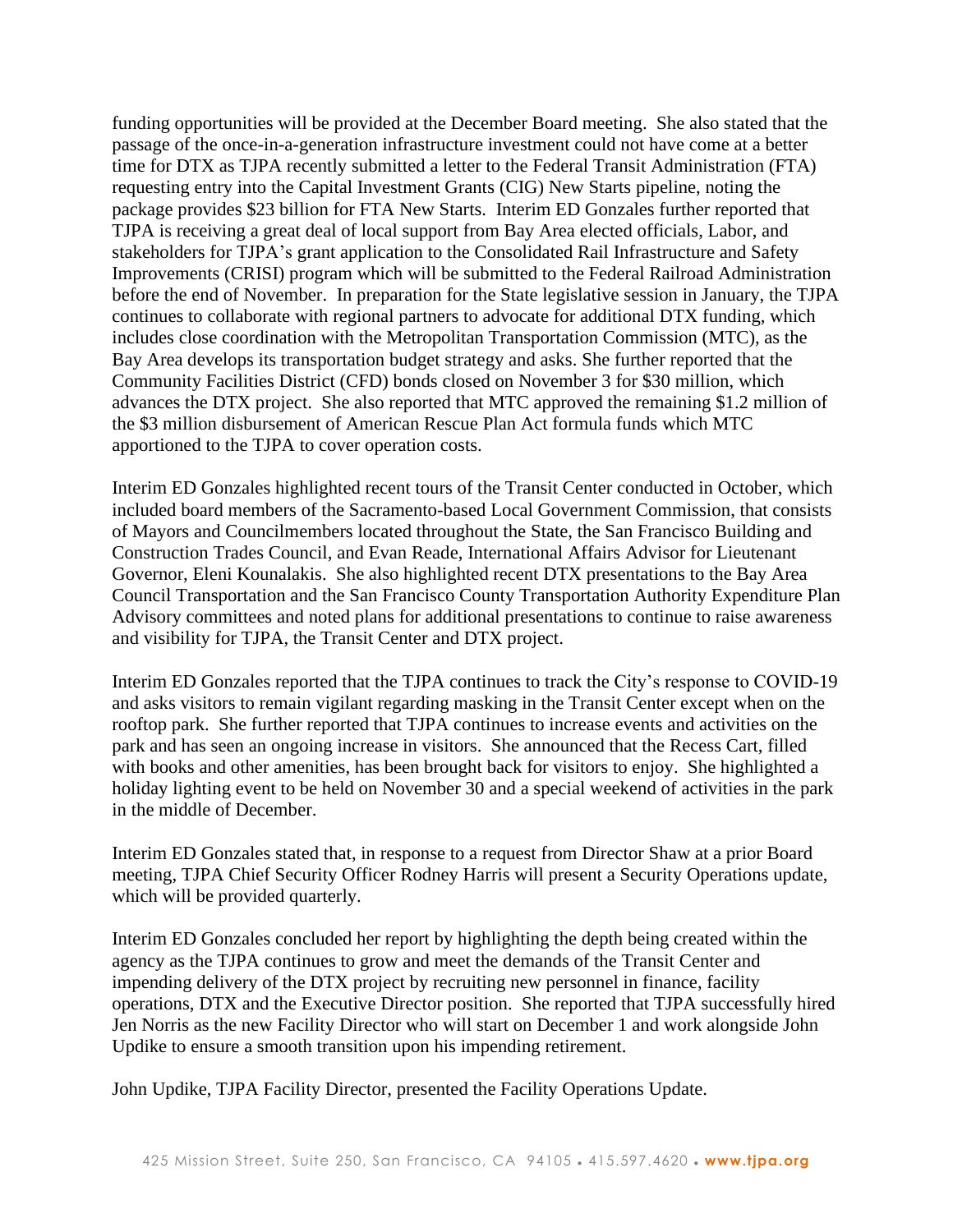Interim Secretary Pollitt advised that TJPA was alerted by SFGovTV of a temporary glitch in live streaming, which resumed shortly after the meeting began. For the purposes of the public watching and for those who may have joined late, he stated that Roll Call was taken and that there was quorum, and that Chair Gee plans to depart the meeting at 10:00 a.m. at which time Director Chang will lead the meeting.

Rodney Harris, TJPA Chief Security Officer, presented the Security Operations Report.

Director Lipkin referenced the ranking metrics on slide one of the Security Operations Report and asked for clarification on how it is used. Mr. Harris stated that TJPA uses it as an opportunity to discuss areas of improvements with contractors.

Director Shaw asked if most bicycle thefts occurred at bike racks and Mr. Harris replied affirmatively. He also noted that TJPA continues to educate the tenants and their customers regarding bicycle securing options at the facility. Additionally, Mr. Harris noted that TJPA continues to coordinate security operations with the San Francisco Police Department to prevent future bicycle thefts.

Director Chang asked if there was a need for bicycle storage at the Transit Center in addition to bicycle racks and Mr. Harris replied that the Transit Center has secure bicycle storage available; however, out of convenience, most visitors prefer using the bicycle racks.

*Chair Gee departed during the discussion and per his communication under Item 3, Director Chang presided over the remainder of the Board meeting.*

Public Comment:

Roland Lebrun expressed concern regarding the meeting being allowed to start, noting that he raised his hand several items prior to indicate that the meeting was not streaming on SFGovTV. Mr. Lebrun described his view of an alleged violation of the Brown Act.

6. Citizens Advisory Committee (CAC) Update

Belal Aftab, TJPA CAC Vice Chair, presented the CAC update. He welcomed new CAC Members, Hunter Oatman-Stanford as the Bicycle Advocate seat member and Gabriel Chan as the Daily MUNI Rider on a line that terminates at or passes through the Transbay Terminal seat member.

He stated CAC Members echoed the TJPA's sentiment regarding the passing of the \$1.2 trillion Infrastructure package and noted that CAC Members are interested in learning more about it as well as the TJPA's approach to accessing this funding opportunity and others.

Vice Chair Aftab highlighted the CAC Members excitement regarding more events at the rooftop park and applauded the TJPA's continuous efforts in enhancing the wayfinding at the Transit Center. He also reported that CAC Members appreciated the Security Metrics Report presented by Rodney Harris, TJPA Chief Security Officer, and looks forward to receiving it on a quarterly basis.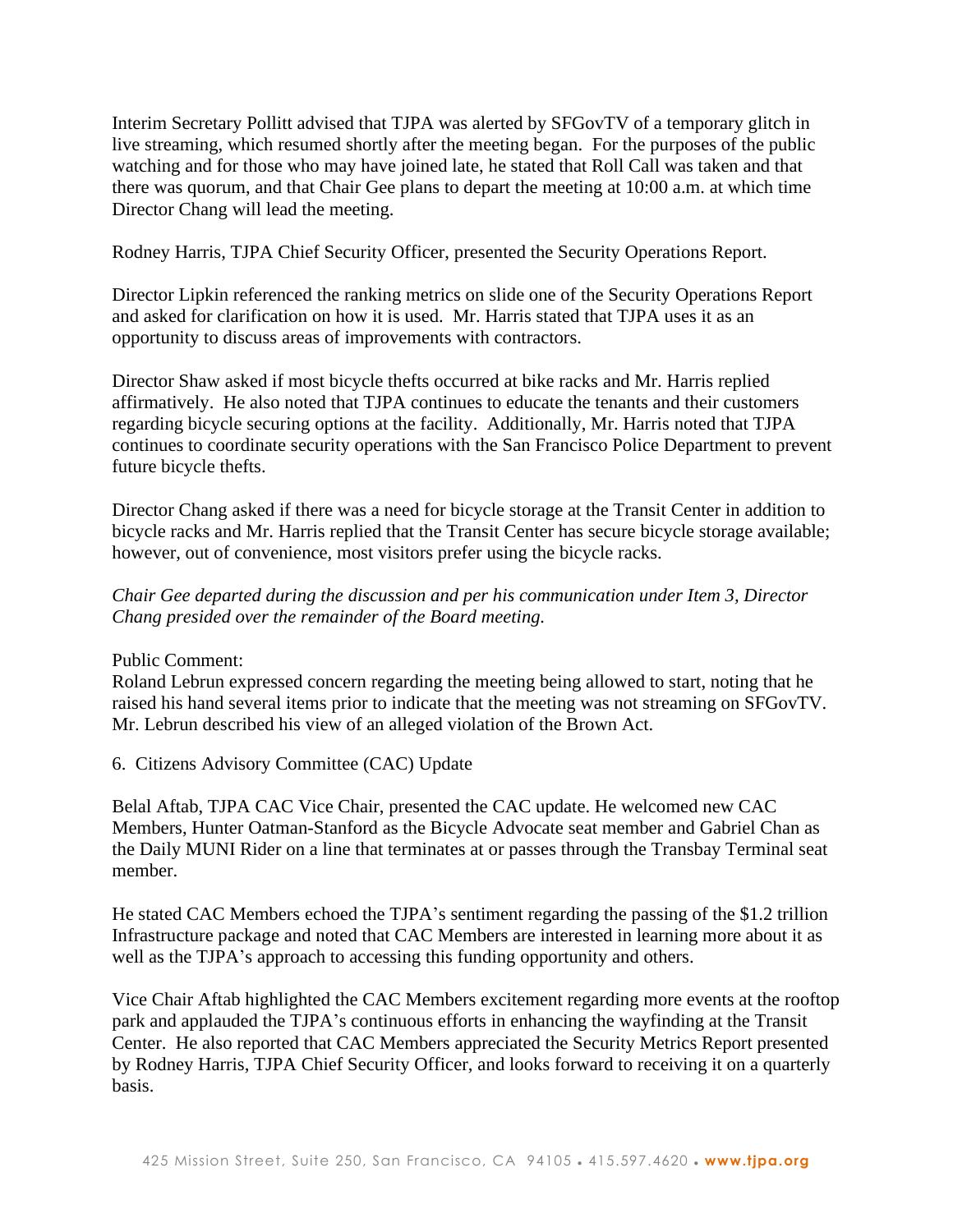Vice Chair Aftab concluded his report by stating the CAC appreciated the presentation on the Second and Howard Crossing Construction Approach for the DTX project by Alfonso Rodriguez, TJPA DTX Project Director, noting it was very well done and educational.

7. Public Comment

Members of the public may address the Authority on matters that are within the Authority's jurisdiction and are not on today's calendar.

None.

# THE FOLLOWING MATTERS BEFORE THE TRANSBAY JOINT POWERS AUTHORITY ARE RECOMMENDED FOR ACTION AS STATED BY THE INTERIM EXECUTIVE DIRECTOR OR THE CHAIR.

# CONSENT CALENDAR

8. All matters listed hereunder constitute a Consent Calendar, are considered to be routine by the Transbay Joint Powers Authority, and will be acted upon by a single vote. There will be no separate discussion of these items unless a member of the Board or the public so requests, in which event the matter shall be removed from the Consent Calendar and considered as a separate item.

(8.1) Approving the Minutes of the October 14, 2021 meeting.

(8.2) Approving the Minutes of the October 29, 2021 Special meeting.

(8.3) Approving the continued use of teleconferencing technologies for meetings of the legislative bodies of the TJPA pursuant to the provisions of Assembly Bill 361.

### RESOLUTION 21-034

(8.4) Annual review and approval of updates to Board Policy No. 009, Investment Policy.

### RESOLUTION 21-035

(8.5) Annual review and approval of updates to Board Policy No. 017, Debt Management Policy.

### RESOLUTION 21-036

(8.6) Authorizing the Interim Executive Director to execute a first amendment to the lease agreement with Poke House, Inc. for commercial/retail space on the first floor of the Transit Center (Suite 127), consistent with the previously adopted Retail/Commercial Leasing Strategy to address COVID-19 impacts to tenancies.

### RESOLUTION 21-037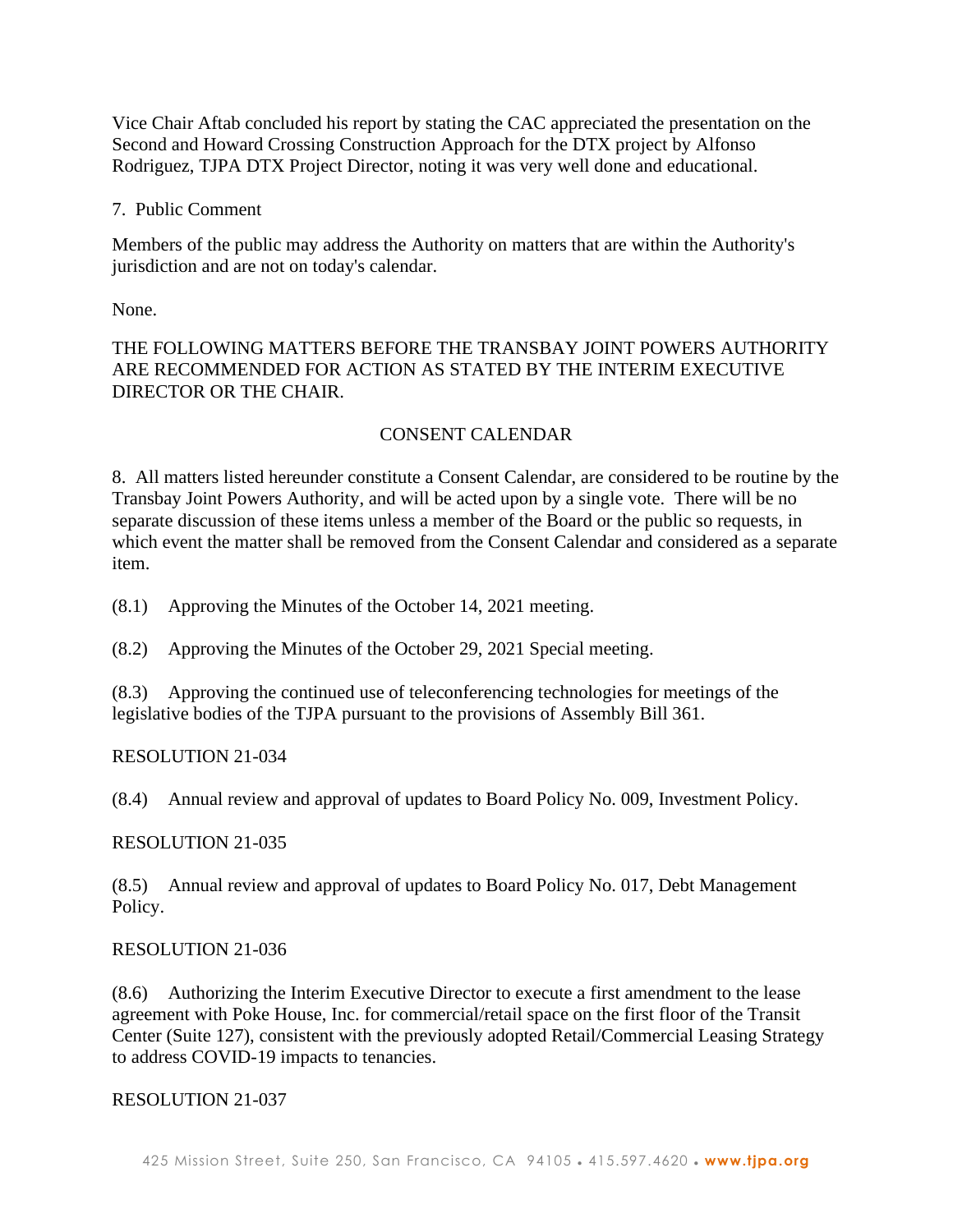No public comment.

On the motion to approve the Consent Calendar:

### ADOPTED: AYES – Chang, Forbes, Lipkin, Shaw and Tumlin

#### SPECIAL CALENDAR

9. Authorizing the Interim Executive Director to execute Professional Services Agreements for Construction Management and Engineer Services with a bench of firms consisting of Dabri, Inc and Zoon Engineering, Inc. to provide services on an as-needed basis for five year terms with options to extend for two additional two year terms, as long as the total compensation under all bench agreements does not exceed \$2,000,000.

Dennis Turchon, TJPA Senior Construction Manager, presented the item.

#### RESOLUTION 21-038

#### Public comment:

Ted Olsson, former CAC Member and Chair stated he had difficulties providing public comment under item 7. He expressed his appreciation towards various Directors that he worked with previously and applauded their continuous civic contributions. He suggested that the Board consider naming the path that encircles the rooftop park to "Civic Way" and recommended labeling the path in four places, on the ends and at the middle on each side.

On the motion to approve:

ADOPTED: AYES – Chang, Forbes, Lipkin, Shaw and Tumlin

10. San Francisco Peninsula Rail Program Executive Steering Committee (ESC) Update.

Michelle Bouchard, Acting Executive Director of Caltrain and ESC Chair, presented the item.

Public Comment:

Roland Lebrun expressed concern regarding the design of DTX, noting that there was never a need for a third track option between Fourth and Townsend and the Transit Center and suggested that TJPA consider alternative options.

11. Presentation on the Design Configuration Changes for the Downtown Rail Extension.

Alfonso Rodriguez, TJPA DTX Project Director, presented the item.

#### Public Comment:

Roland Lebrun echoed his previous comment under item 10, stating that there was never a need for a third track option for the DTX. He also stated that California High Speed Rail never had any intentions on stopping at Fourth and Townsend, which was based on a study done by Deutsche Bahn, a German-based railway company. Mr. Lebrun concluded his remarks by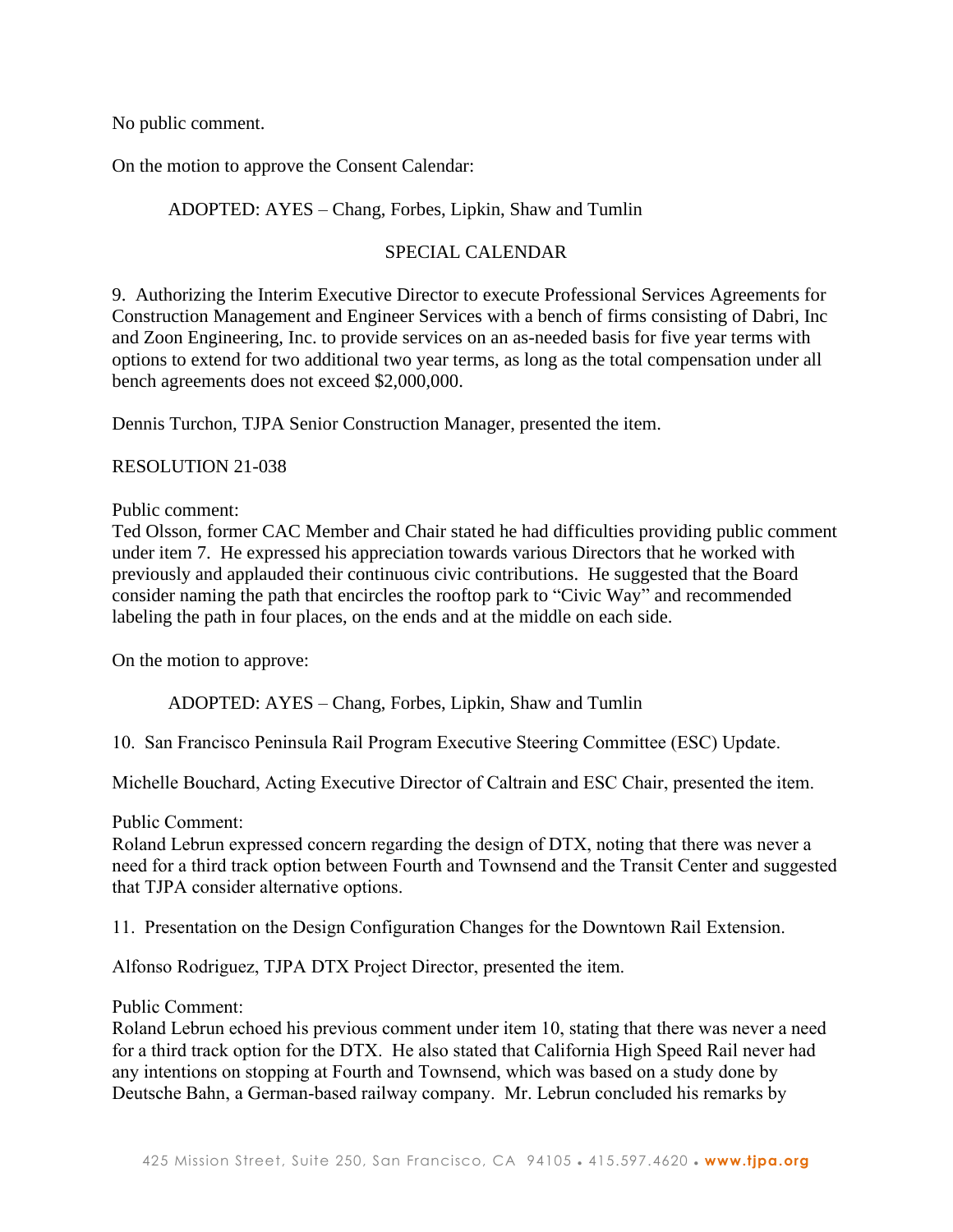stating that four tracks are required for the four platforms at Fourth and Townsend.

# RECESS SPECIAL MEETING AND CONVENE CLOSED SESSION

There was no member of the public who indicated that they would like to comment on the item scheduled for discussion in closed session.

# CLOSED SESSION

### 12. Call to Order

Director Chang called the Closed Session to order at 10:46 a.m.

13. Roll Call

Present: Tilly Chang Elaine Forbes Boris Lipkin Diane Shaw Jeffrey Tumlin

Absent: Dina El-Tawansy Alicia John-Baptiste Rafael Mandelman Jeff Gee

14. CONFERENCE WITH REAL PROPERTY NEGOTIATORS (Gov. Code Section 54956.8)

Property: Parcel F development site (APN 3721-016, 3721-135, 3721-136, 3721-138) and Salesforce Transit Center site (APN 3719-003, 3720-010, 3720-011, 3721-006, 3721-124, 3721- 134, 3721-137) TJPA negotiators: Nila Gonzales, Interim Executive Director, and Andrew Schwartz, Shute, Mihaly & Weinberger LLP, outside counsel Negotiating parties: F4 Transbay Partners LLC Under negotiation: Price and terms of payment for easement

ADJOURN CLOSED SESSION AND RECONVENE SPECIAL MEETING – The Closed Session was adjourned at 11:17 a.m.

15. Announcement of Closed Session.

Deborah Miller, TJPA Legal Counsel, announced that there was no action to report.

ADJOURN – Director Chang adjourned the meeting at 11:19 a.m.